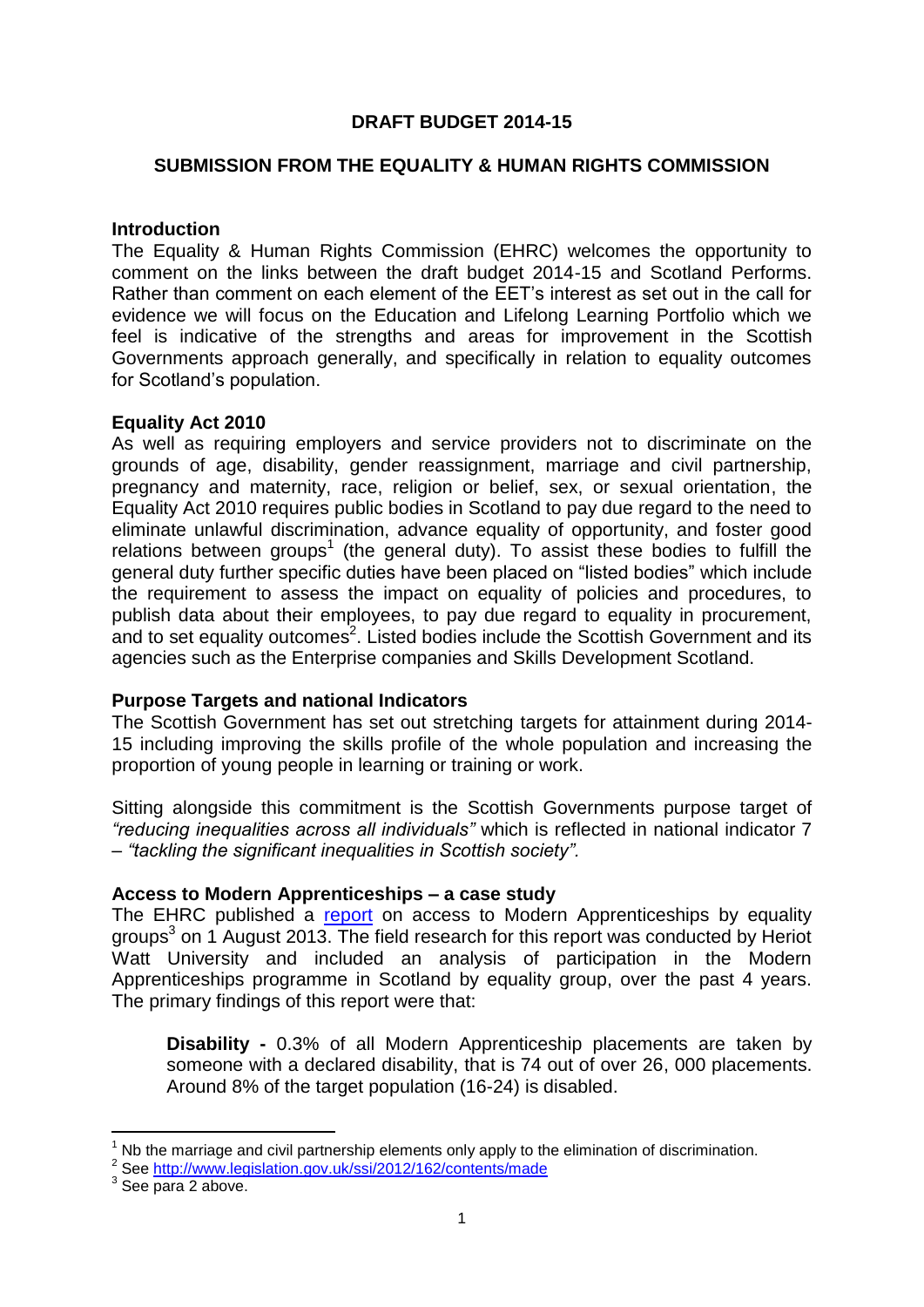**Gender -** Occupational segregation is a significant and persistent constant in Modern Apprenticeships with, for example, 98% of construction placements taken by men. Although men are increasingly moving into "traditionally female" Apprenticeship programmes, there is no evidence of an increase of women entering "traditionally male" Apprenticeships.

**Ethnicity-** Less than 2% of all Apprenticeships in Scotland are taken by ethnic minorities. Around 4% of the target population (16-24) is from an ethnic minority.

**Religion and Sexual orientation -** No data is available on these strands in Scotland.

The research report also looked at the content of Industry Demand Statements in Scotland and found that very few of them made any mention of equality when discussing labour pipeline issues and when they did they primarily related to issues of age and gender imbalances. Only a handful made any linkage between the diversity of their employees and their customer base as a means of boosting income. None of those written by Scottish Government agencies discussed equality.

Lastly, the research looked at the extent to which equality conditions are placed on economic development or training providers across Europe. The researched showed that whilst this is permissible there is little evidence of such conditions being put in place to drive up performance on equality.

The EHRC has concluded from this research that:

- $\triangleright$  Scotland's diverse communities are not accessing Modern Apprenticeship opportunities equally
- $\triangleright$  There is a danger that current practice reinforces rather than dismantles occupational segregation and the widespread exclusion of disabled people
- $\triangleright$  Scottish Government agencies are not paying sufficient attention to their leadership role or to their responsibilities under the Equality Act 2010 to eliminate discrimination or advance equality of opportunity
- $\triangleright$  There is no evidence that targets or conditions are being built into public sector contracting for skills or economic development programmes to address these inequalities
- $\triangleright$  As a result, the opportunities for social gains that could be realised through economic investment are being overlooked.

It is clear that in terms of performance under its primary objective of delivering 25,000 Modern Apprenticeships which "improve the skill profile of the population" and to "increase the proportion of young people in learning, training, or work" these objectives could be achieved without the participation of any disabled people or ethnic minorities or without addressing issues of occupational segregation. This would fulfil the Scottish Governments purpose target and economic objective.

However if this approach continues to be adopted the Scottish Government is in danger of failing to meet National Outcome 7 as inequalities are likely to increase, not decrease. Such an approach would also not meet the General Duty by failing to advance equality of opportunity. The social costs are however greater, and in failing to demand social returns from those involved in delivering the Modern